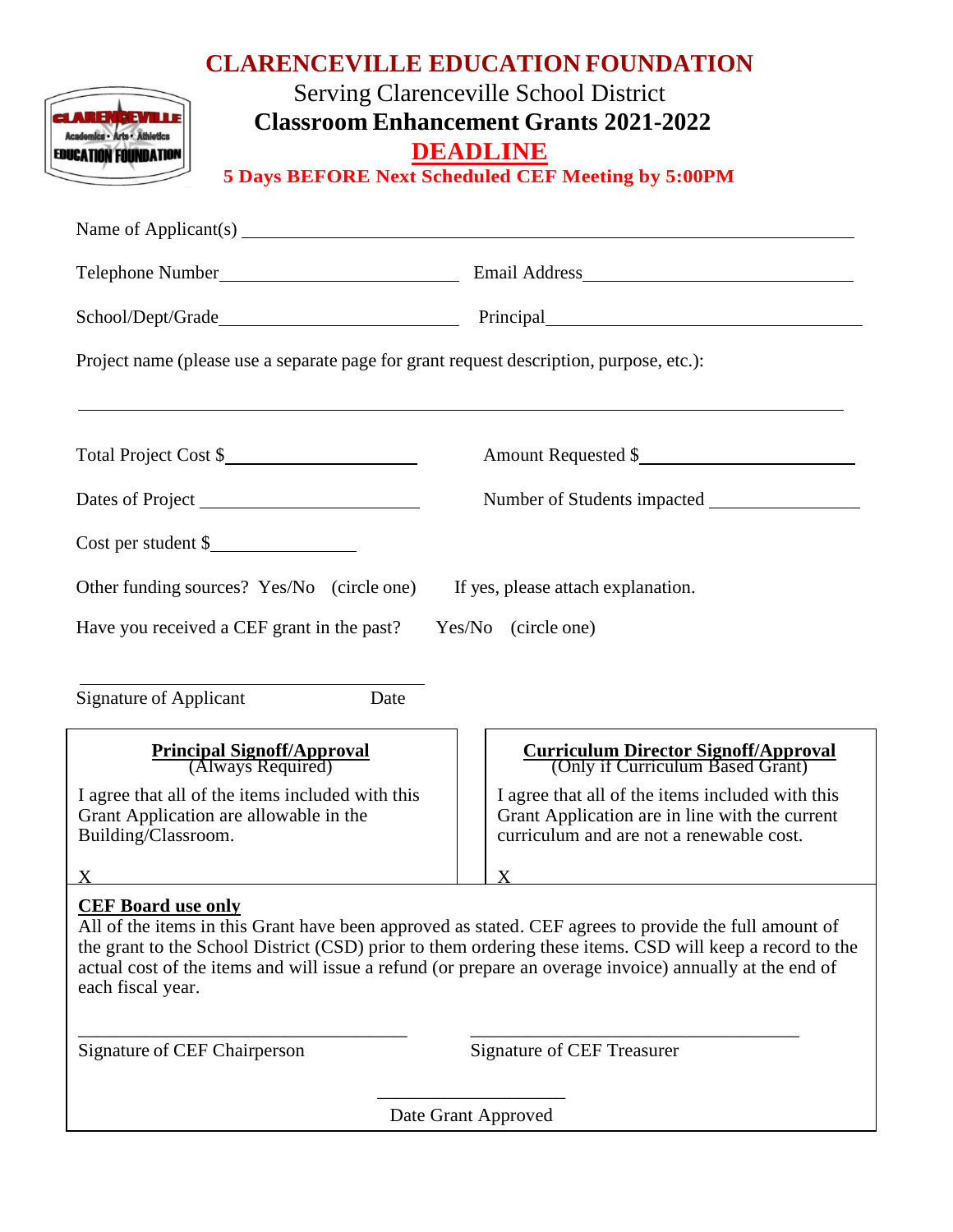See attached for a complete list of guidelines. Your grant application must be complete to be considered. Be sure to include the following: application form, grant request write-up and a budget.

Please send your fully completed, signed and approved grant application via email to:

## **[paul.shepich@clarencevilleschools.org](mailto:paul.shepich@clarencevilleschools.org)**

The Grant Committee of the Foundation will meet and make funding decisions after the appropriate grant deadline. Notification will take place within 30 days from the grant deadline.

You should receive an email within three days of submission, confirming the receipt of your grant application. If you do not receive confirmation, please call the CEF Office at 248-919-0250 and leave a message.